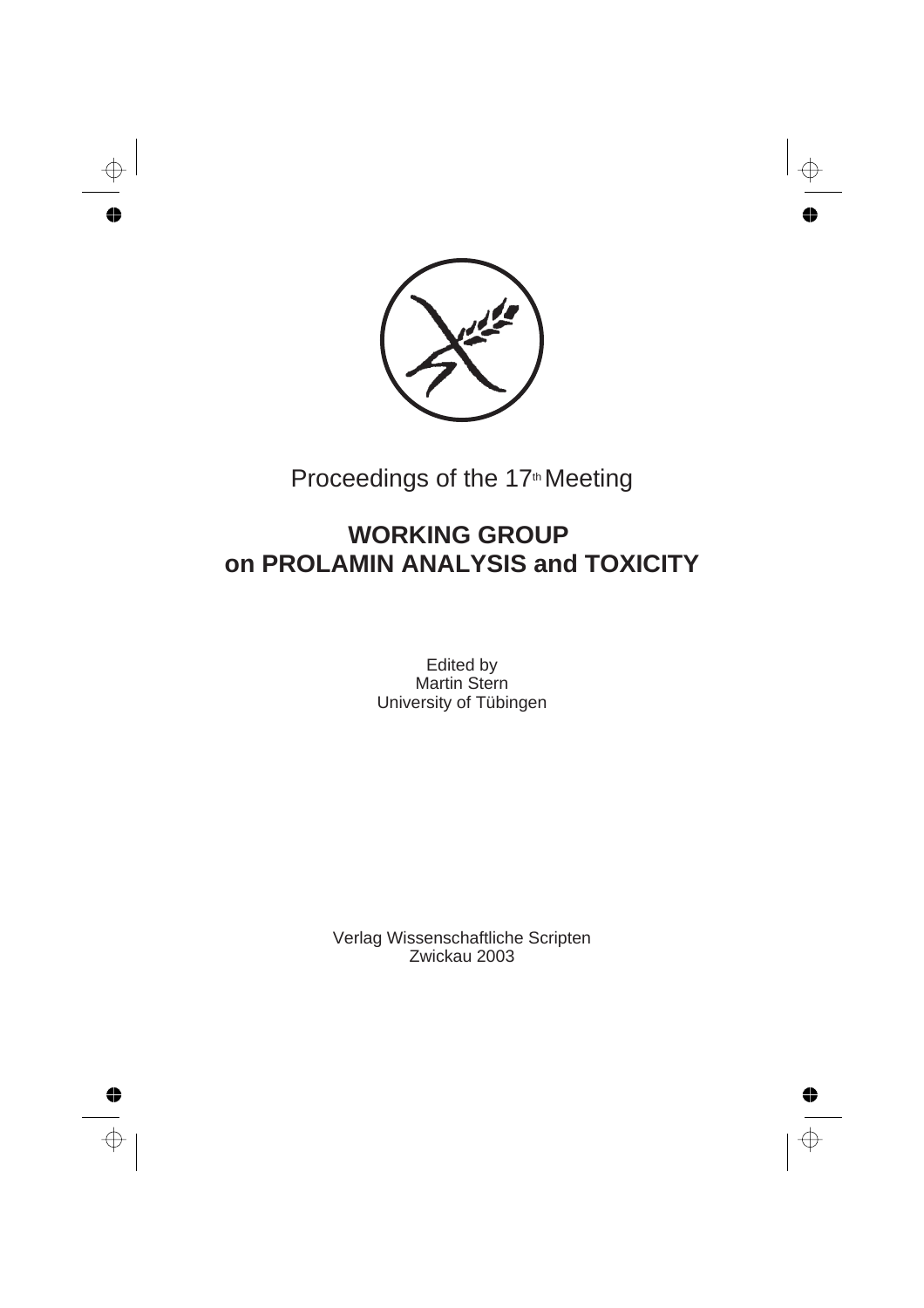### **Impressum**

Proceedings of the  $17<sup>th</sup>$  Meeting

### **WORKING GROUP on PROLAMIN ANALYSIS and TOXICITY**

3-6 Oktober, 2002 London, UK, England

Wichtiger Hinweis:

Das Werk, einschließlich aller seiner Teile, ist urheberrechtlich geschützt. Jede Verwertung außerhalb der engen Grenzen des Urheberrechtgesetzes ist ohne Zustimmung des Verlages unzulässig und strafbar. Das gilt insbesondere für Vervielfältigungen, Übersetzungen, Mikroverfilmungen und die Einspeicherung und Verarbeitung in elektronischen Systemen.

### **Scientific Organisation**

Prof. Dr. Martin Stern Universitätsklinik für Kinderheilkunde und Jugendmedizin Hoppe-Seyler-Str. 1, 72076 Tübingen, Germany Phone ++49 7071 2983781; Telefax ++49 7071 295477 email: martin.stern@med.uni-tuebingen.de

#### **Sponsor and Host**

Garry Reason / Janet Gould Nutricia Dietary Care Newmarket Avenue, White Horse Business Park Trowbridge, Wiltshire BA14 OXQ, UK, England Phone ++44 12 25 71 16 77, Telefax ++44 12 25 71 15 67 email: greason@nutricia.co.uk

#### **Cover picture**

Thomas Mothes

#### **2003 Verlag Wissenschaftliche Scripten**

Thurmer Straße 30, 08066 Zwickau, Germany Phone ++49 3 75 44 59-0, Telefax ++49 3 75 44 59-4 email: info@verlag-wiss-scripten.de

ISBN: 3-928921-87-8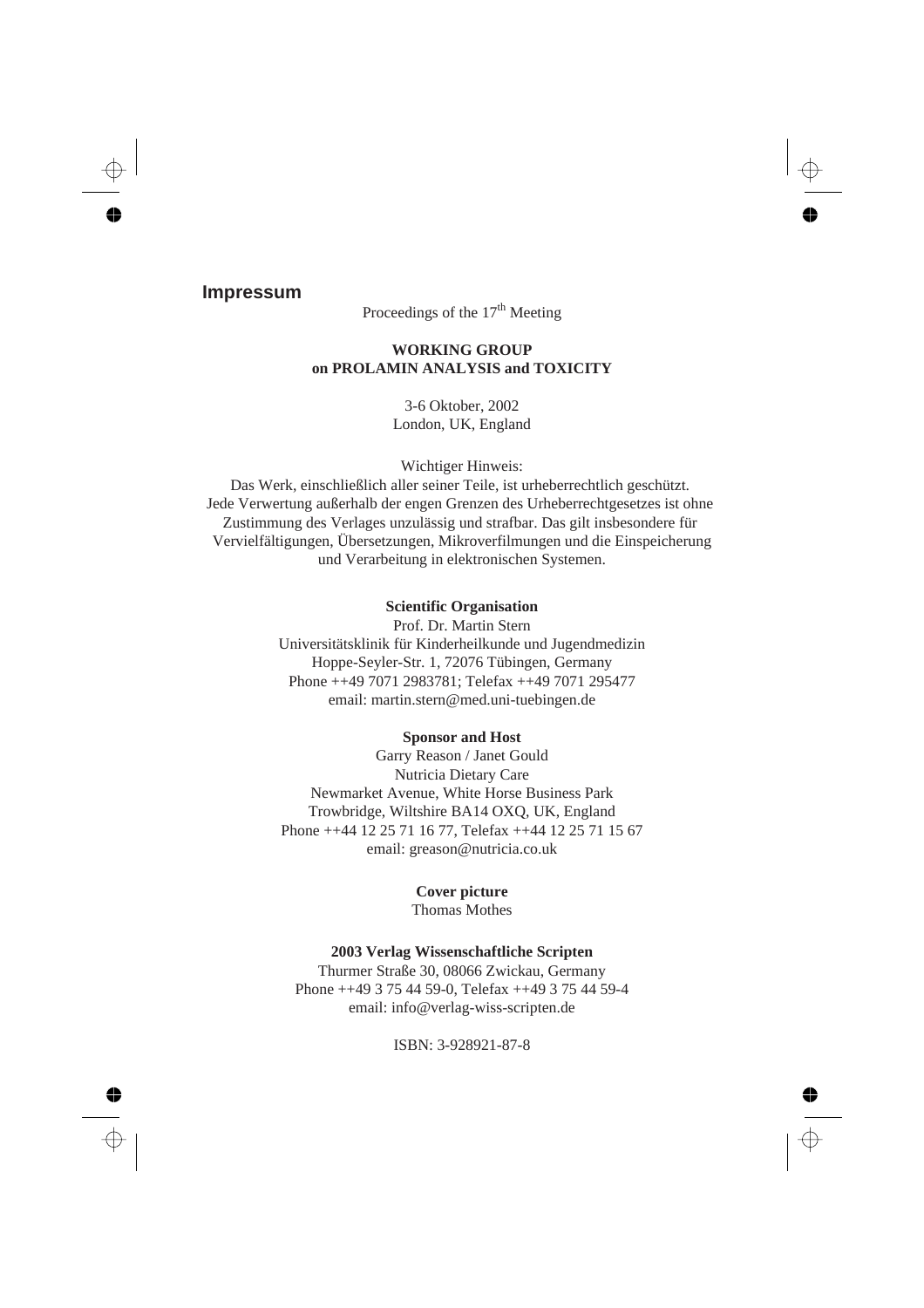# **Table of contents**

## **I. Analytical research reports**

| Ulrike Immer, Carmen Vela, Enrique Méndez, Frederik Janssen         |  |
|---------------------------------------------------------------------|--|
| PWG collaborative trial of gluten in gluten-free food               |  |
|                                                                     |  |
| Enrique García, Mercedes Llorente, Alberto Hernando, Enrique Méndez |  |
| Cocktail solution versus aqueous ethanol                            |  |
|                                                                     |  |
| Ulrike Immer, Sigrid Haas-Lauterbach                                |  |
|                                                                     |  |
| Herbert Wieser, Werner Seilmeier                                    |  |
| Determination of gliadin and gluten in wheat starch                 |  |
| by means of alcohol extraction and gel permeation chromatography53  |  |
| Götz Kröner                                                         |  |
| An overview of long-term experience with the production             |  |
|                                                                     |  |
| Analía I. Margheritis, Vanina V. Doña,                              |  |
| Carlos A. Fossati, Fernando G. Chirdo                               |  |
| Effect of reducing agents on the immunochemical                     |  |
|                                                                     |  |
| Renate van Eckert, T. William Jordan                                |  |
| Comparison of frequently-used gliadin and gluten reference          |  |
| materials by means of two-dimensional (2-D) electrophoresis 71      |  |
| Nadine Henterich, Awad A. Osman, Enrique Méndez, Thomas Mothes      |  |
|                                                                     |  |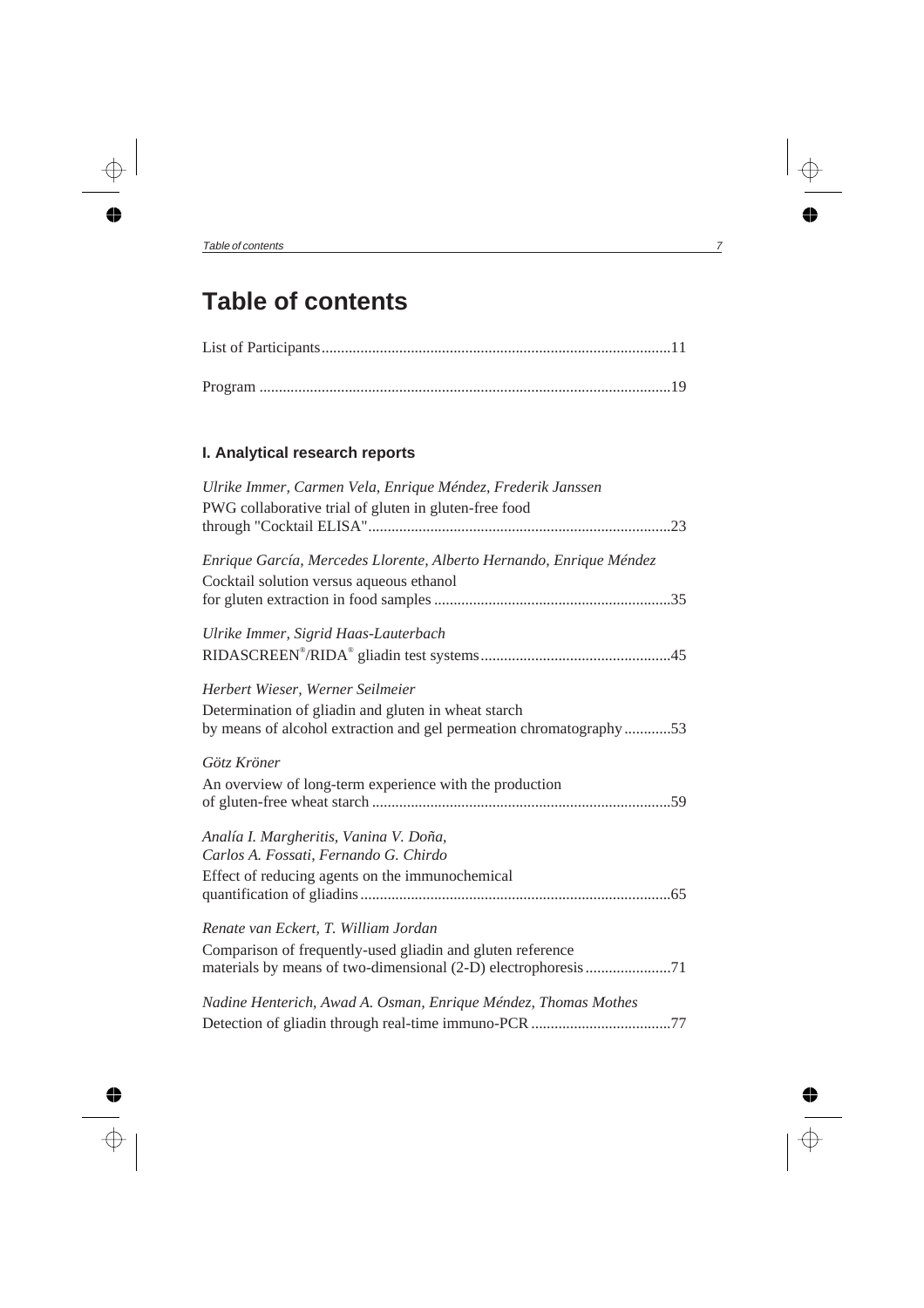### *Jürg Lüthy, Isabelle Dahinden*

| A quantitative PCR system for the detection of wheat, |  |
|-------------------------------------------------------|--|
|                                                       |  |

## **II. Clinical research reports**

| Sergio Ferre López, Carmen Ribes-Koninckx, Carlos Genzor,<br>Susana Gamen, Luis Peña, Luis Ortigosa, Enrique Méndez |
|---------------------------------------------------------------------------------------------------------------------|
| A reliable generation of immunochromatographic sticks                                                               |
| Elke Schwertz, Franka Kahlenberg, Michael Beschorner,<br>Klaus-Peter Zimmer, B. Mary E. Blomberg, Thomas Mothes     |
|                                                                                                                     |
| Ray G. Shidrawi                                                                                                     |
| A proposal for a randomized-controlled multi-centre trial<br>investigating the dietary treatment of coeliac disease |
|                                                                                                                     |

## **III. PWG reference gliadin**

| Christoph Klein, Fabio Franchini, Heinz Schimmel |  |
|--------------------------------------------------|--|
| Towards a certified reference material for       |  |
| "Gliadin from European wheat": study design and  |  |
|                                                  |  |

## **IV. Symposium "The use of genetically-modified cereals in coeliac disease" (Preliminary study report)**

| Herbert Wieser, Wolfgang Engel                    |
|---------------------------------------------------|
| Synthesis and purification of peptides            |
|                                                   |
| David H. Dewar, H. Julia Ellis, Paul J. Ciclitira |

Coeliac disease: The development of novel gluten-free cereals...................127